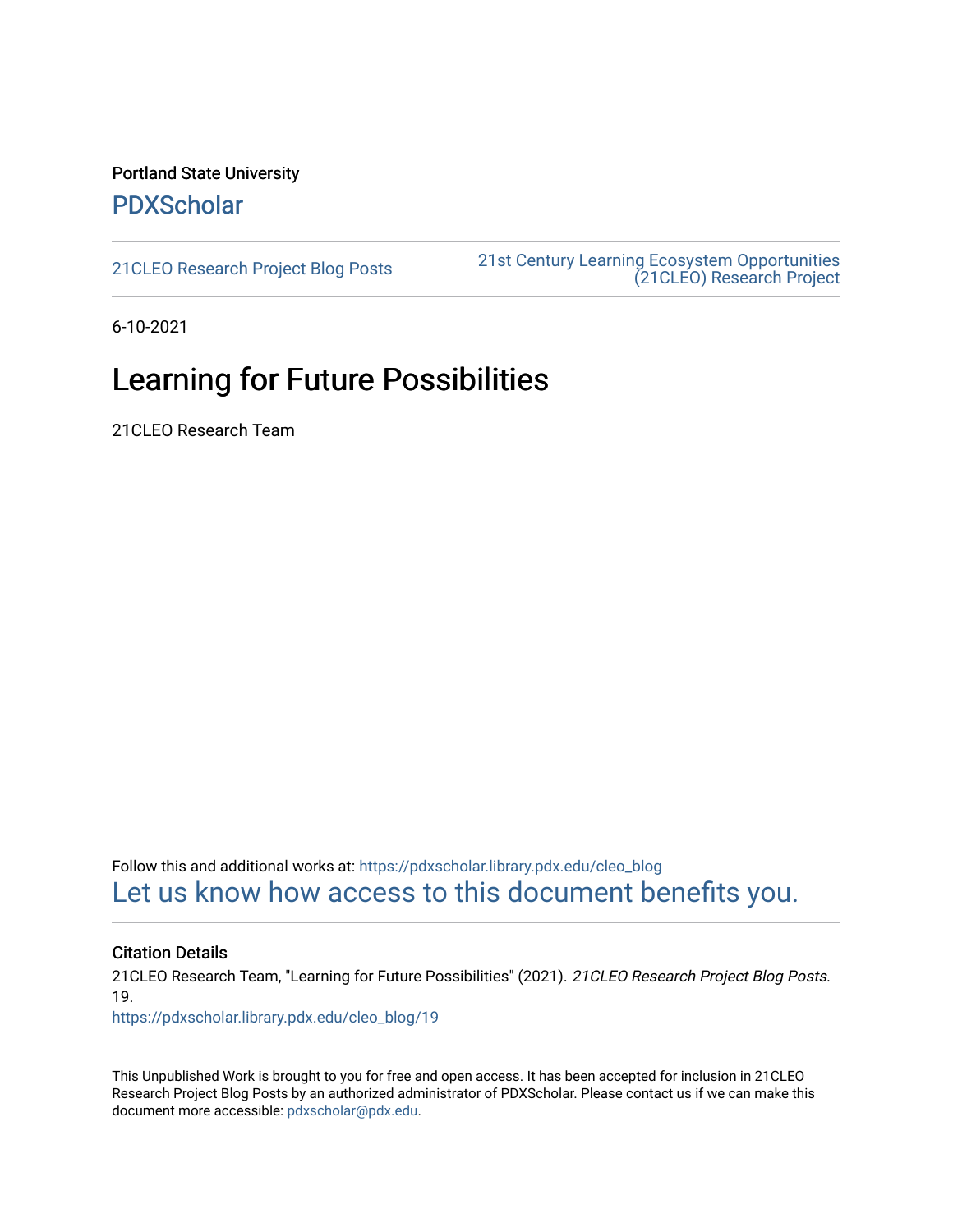



# **Learning for Future Possibilities**

by 21CLEO Research Team | Jun 10, 2021 | 21 CLEO, Announcements



## **To succeed in current job or chosen career by...**



**Learning for future possibilities** 

We've published 5 blog posts that present different personas of working learners. These personas are drawn from our interviews with frontline worker learners across the country who are participating in employer-supported learning opportunities. The personas characterize aspects of a set of real people - capturing and blending them in order to create one story that illustrates a broader representation of a participant in an employer-supported educational program or course. To date these include:

- Neberu: Working To Feel Comfortable Interacting With English Speakers,
- Alimayu: College-educated Retail Worker Learning English.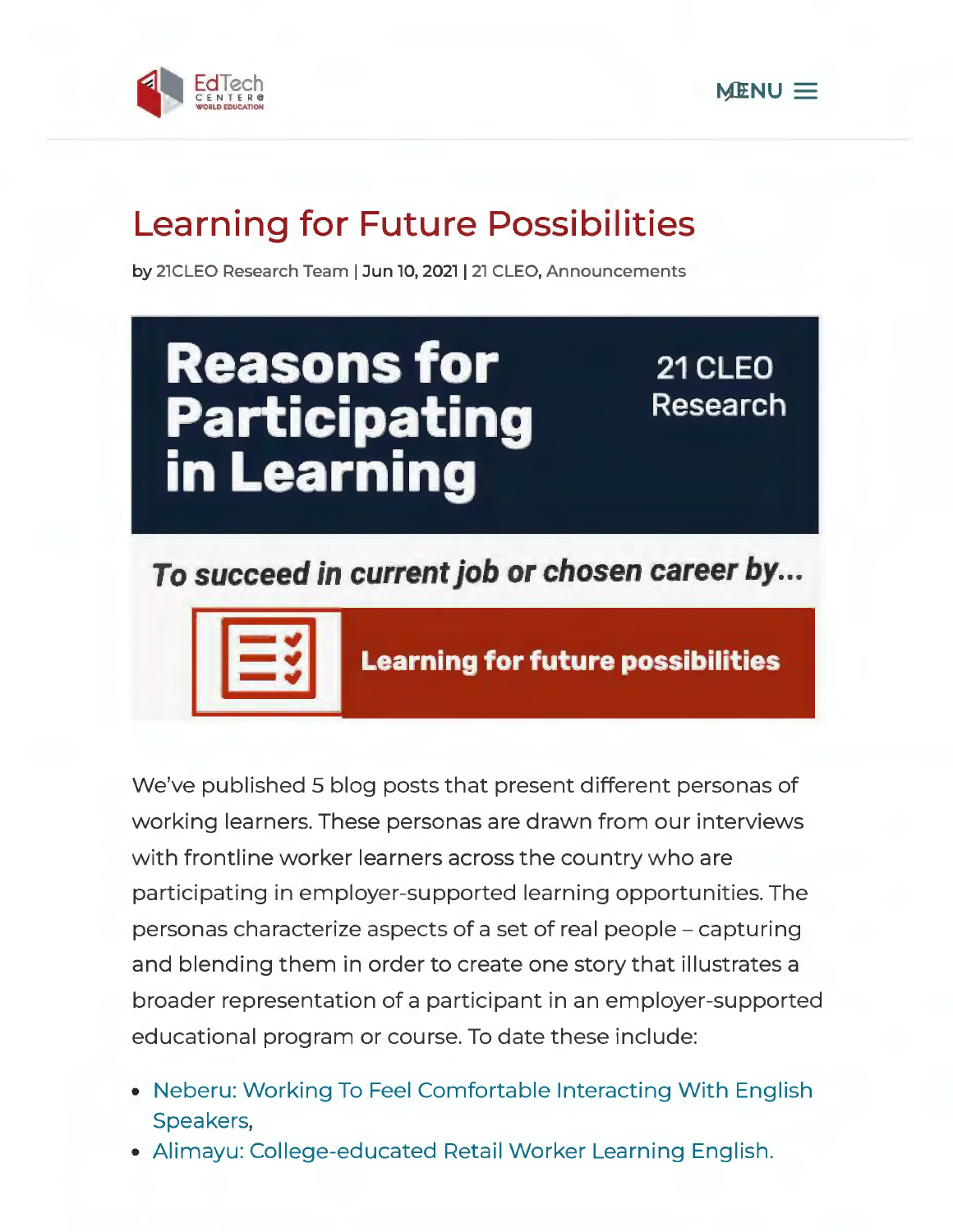- Elise: Juggling Work, Required Training, And Long-term Goals.
- Regina: Healthcare Worker Seeking To Establish A Career
- Dani: Front-line Supervisor Paid Hourly Seeking Certification For Advancement



These personas represent the range of purposes learners have for engaging in employersupported learning activities.

As we were wrapping up our data analysis focused on the creation of personas, we noted

that there was a set of participants who didn't fit into any of the current personas - these learners seemed to be engaged in employer-supported education, not for any specific articulate purpose or to meet a specific goal, rather, they viewed a learning opportunity as a promise for future possibilities. In the persona presented here, we introduce Naomi, who represents such a learner.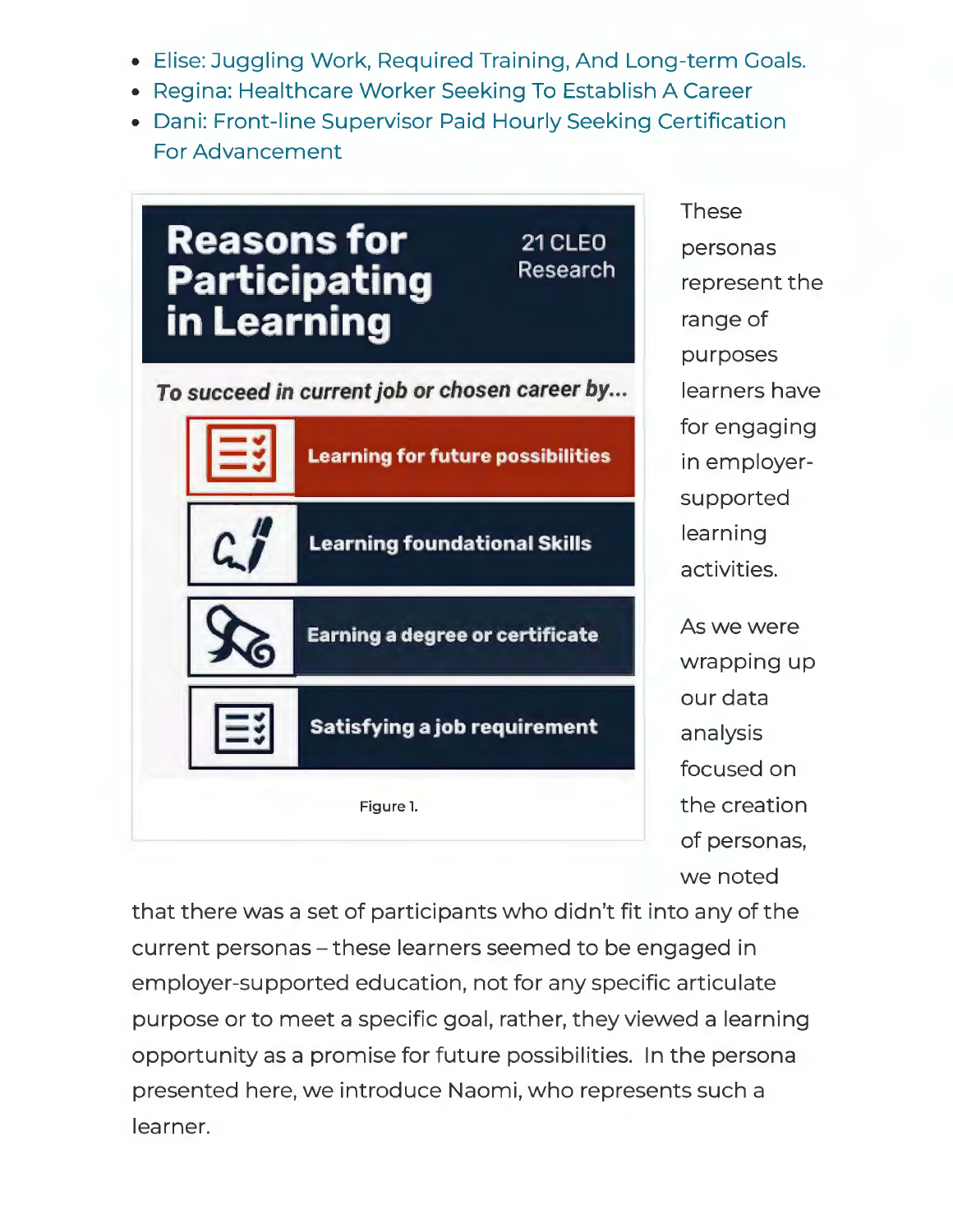### **About Naomi: Learning for Future Possibilities**

Naomi is in her mid-40's. She has lived with her young adult children and spouse in the same suburban community for some time. Her current work is in retail management, where she supervises several employees in her department. Her job is to ensure her department is staffed and running smoothly. Beyond that, she doesn't have much influence or responsibility in



the broader work of the company. Naomi has held similar entrylevel management positions in other industry sectors, including a call center and a logistics company. Naomi is an adult learner who looks for and takes advantage of learning opportunities  $$ even if it is not immediately clear how it will benefit her career.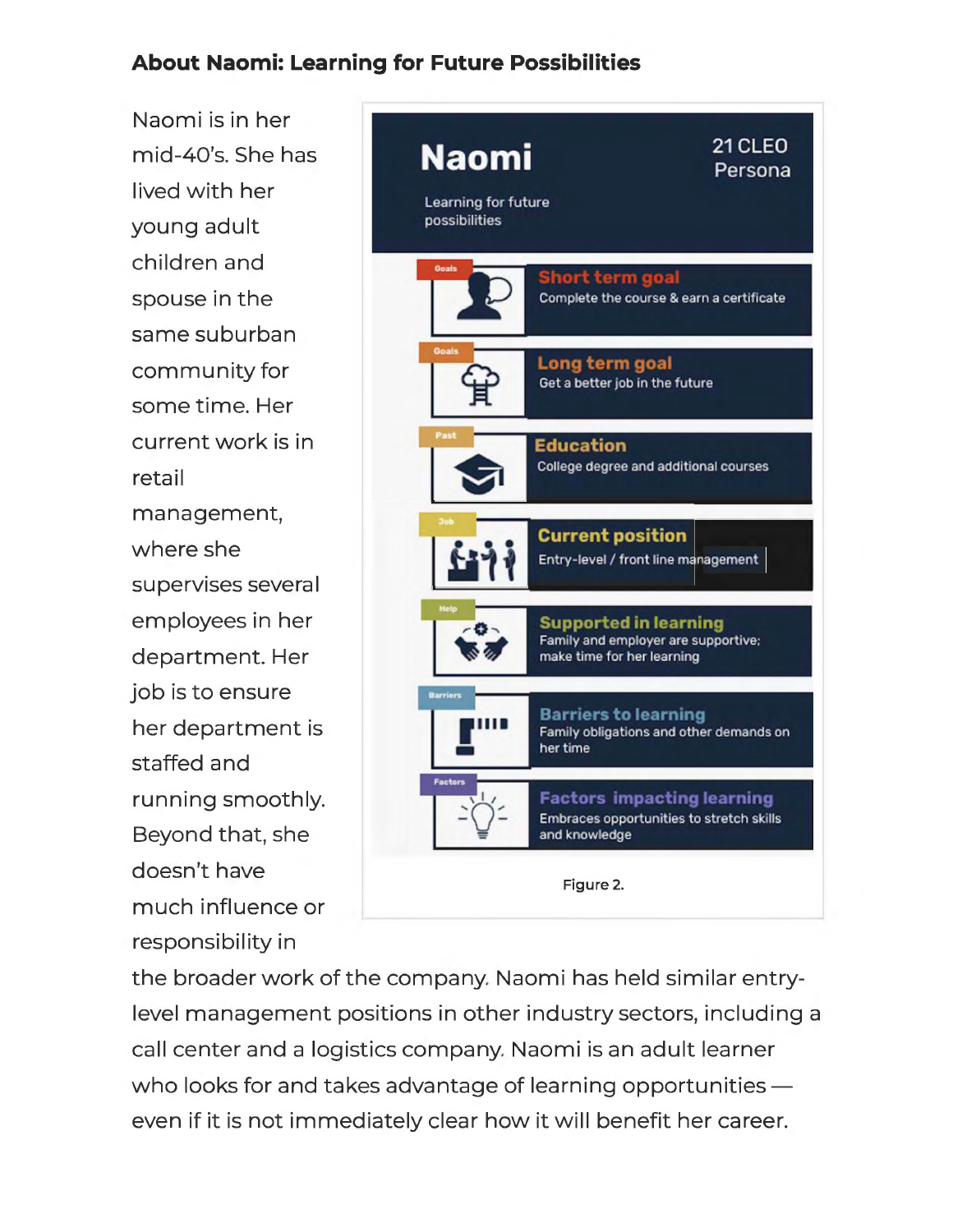Naomi has a Bachelor's degree in psychology, which she completed in her late 20's. She has always viewed learning favorably, but hasn't necessarily followed a linear path to structure that learning. Naomi embraces learning as a challenge, both the idea of encountering learning and untangling the actual processes of enrollment and figuring out how to engage in activities and organize their own learning. She thrives in opportunities to learn independently.

### **Support**

Because Naomi's income is essential for supporting her family, she takes on learning as work demands ebb. Even when she thinks she's going to have ample time, there is always a challenge of getting everything done. Naomi is currently taking college courses leading to a managerial credential; she sees how her learning is relevant to her current work and the resulting credential might have benefit to a future job.

Most of the courses are fully online, with lots of online videos and quizzes. Most of the work happens independently. Naomi appreciates that this online learning is more flexible, but would enjoy a more blended experience. Naomi has access to a laptop, software, and the internet and has no problems using technology for learning. She is making use of YouTube as part of learning both assigned course videos and "going down a rabbit hole" and following her own interests. When the required technologies are new, she has issues working to overcome the learning curve. She loves the freedom of following learning interests on YouTube. She has benefited from a work laptop, which her employer knows she is using for the course.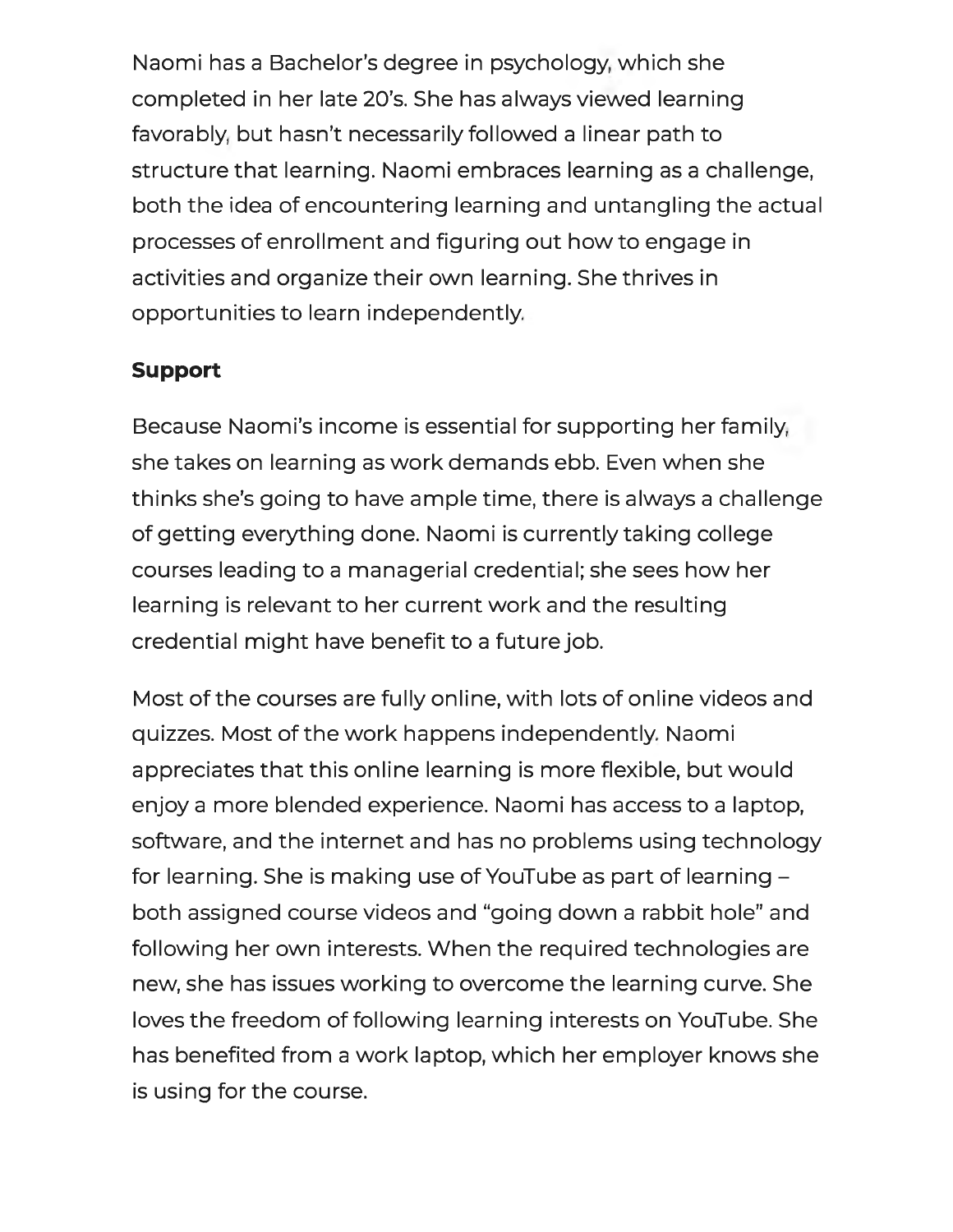Naomi's family is generally supportive and respects her need for time to study. Her teenage son even helps provide tech support when needed. Though her employer is not directly engaged and providing consistent support, they have expressed enthusiasm for Naomi's participation in the credential program, allowing her to use the company laptop at home and making time for Naomi to do interviews required for classwork during the workday. Learning is"normalized" in the corporation, so there is ample encouragement for learning that happens outside the workplace. Additionally, the employer smoothed the administration and tracking of credential requirements, freeing Naomi to just do the work of learning. Naomi's love of learning is what got her to take on the course work, but her engagement in the course and credential program was only possible because the employer paid for it.

### **Barriers**

Naomi has some family issues that make it hard to fully participate in learning. She has had to help her sick mother and husband recover from COVID-19. At one point, she had to put her coursework on hold because of that. Naomi works hard to be diligent about completing course requirements despite distractions and completing obligations. Now that she's back at it, she recognizes that sometimes you just need to turn stuff in, even though it's not perfect.

### **Personal Drivers & External Motivators**

"I jumped in and started participating in various programs, just to kind of stretch and to see what their growth opportunities were, not necessarily within the corporation, but just for myself, personally."